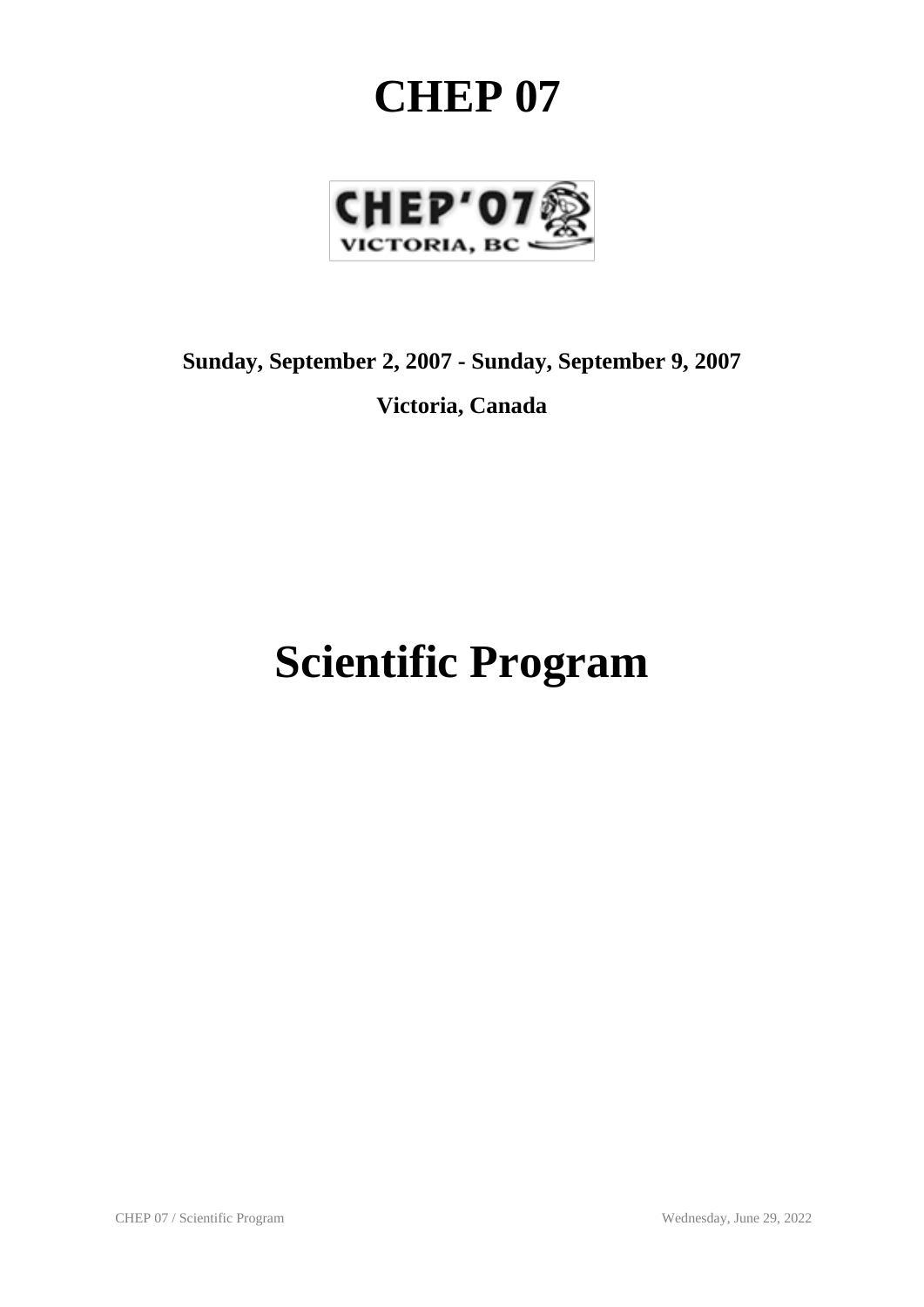### **Online Computing**

CPU farms for high-level triggering; Farm configuration and run control; Describing and managing configuration data and conditions databases; Online software frameworks and tools; online calibration procedures.

#### **Event Processing**

Event simulation and reconstruction; Physics analysis; Event visualization and data presentation; Toolkits for simulation and analysis; Event data models; Specialized algorithms for event processing

#### **Software components, tools and databases**

Programming techniques and tools; Software testing; Configuration management; Software build, release and distribution tools; Quality assurance; Documentation; Foundation and utility libraries; Mathematical libraries; Detector geometry models; component models; Object dictionaries; Scripting; Graphics.

### **Computer facilities, production grids and networking**

Grid operations, monitoring and user support; management and operation of grid-wide services; Experience with opera-tional grids; Technology evolution; Global network status and outlook; Networks and their relation to grid systems; The digital divide and issues of access, readiness and cost.

#### **Grid middleware and tools**

Grid software and monitoring tools; Global usage and management of resources; Grid technology and its exploitation in distributed computing models; Grid middleware interoperability; Grid middleware reliability; Data challenges; Evolution and perspective of Grid middleware; Experiment specific middleware applications.

### **Distributed data analysis and information management**

Development of the distributed computing models of experiments; Real experience in prototypes and production systems; Interactive analysis over wide area network; Mobile computing; Tools for supporting distributed analysis; Remote access to and control of data acquisition systems and experiment facilities.